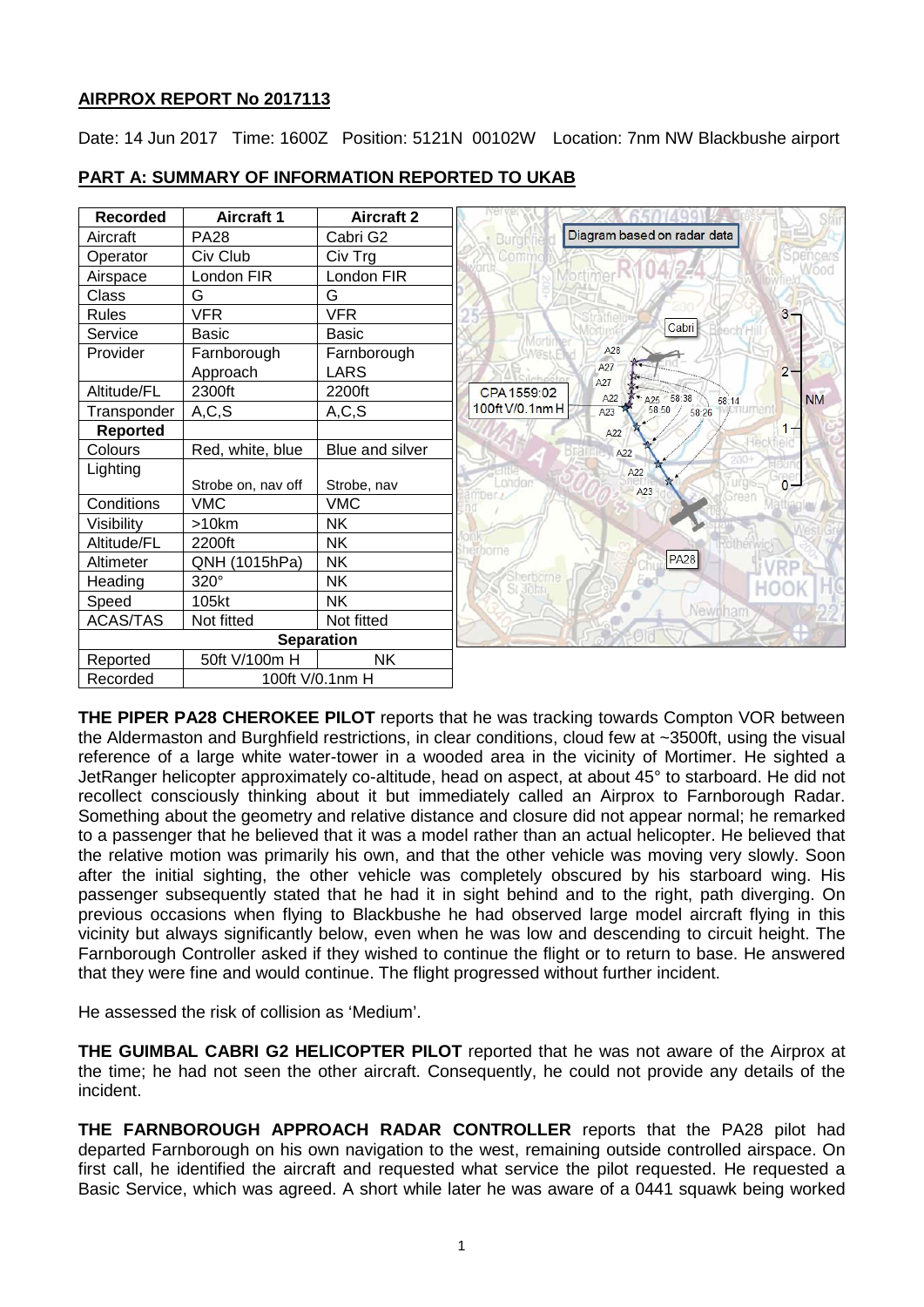by his colleague on LARS West, which was indicating 2700ft on Mode C. At the time the PA28 was indicating 2100ft on Mode C so he did not consider there to be a definitive risk of collision resulting in a need to provide Traffic Information to the PA28 pilot. A short while afterwards, a pilot called to advise he wished to file an Airprox. He established this was the PA28 pilot and looked at the radar. At this point he observed the 0441 squawk passing behind the PA28 at a similar level. He acknowledged the request, confirmed that he would raise a report, and suggested the pilot also put paperwork in on landing.

## **Factual Background**

The weather at Farnborough was recorded as follows:

EGLF 141550Z 14009KT 040V200 CAVOK 24/12 Q1015=

#### **Analysis and Investigation**

### **CAA ATSI**

ATSI had access to reports from the PA28 pilot and the Farnborough Approach air traffic controller. The local unit investigation was also obtained. The area radar and radio recordings were also reviewed. Screenshots produced in this report are provided using recordings of the Swanwick MRT Radar. Levels indicated are in altitudes. All times UTC. The PA28 (P28A - code 0421) was on a VFR local flight from Farnborough in receipt of a Basic Service from Farnborough Approach. The Cabri G2 (G2CA - code 0441) was on a VFR local flight from Blackbushe in receipt of a Basic Service from Farnborough LARS West.

The PA28 pilot departed from Farnborough at 1550 and, at 1552:39, called the Farnborough Approach Controller; a Basic Service was agreed. The PA28 pilot reported climbing to 2000ft. The SSR code of 0421 had been assigned by Farnborough Tower prior to the aircraft departing Farnborough.

At 1557:15 (Figure 1), following an initial request to standby, two-way communication was established between the Farnborough LARS West controller and the Cabri G2 pilot. A Basic Service was agreed. The pilot reported climbing to 3000ft and a code of 0441 was assigned (which appeared on radar approximately 45 seconds later).





Figure 1 - 1557:15. Figure 2 – 1558:16.

At 1558:16**,** according to the Farnborough unit report, the Short Term Conflict Alert (STCA) activated. The area radar recording (Figure 2) indicated that the aircraft were on converging tracks, with the Cabri G2 in level flight at 2800ft and the PA28 at 2300ft.

At 1558:31 the STCA alert on the Farnborough Radar stopped. The PA28 indicated 2200ft and the Cabri G2 indicated 2700ft. The Cabri G2 pilot had just commenced a turn to the south.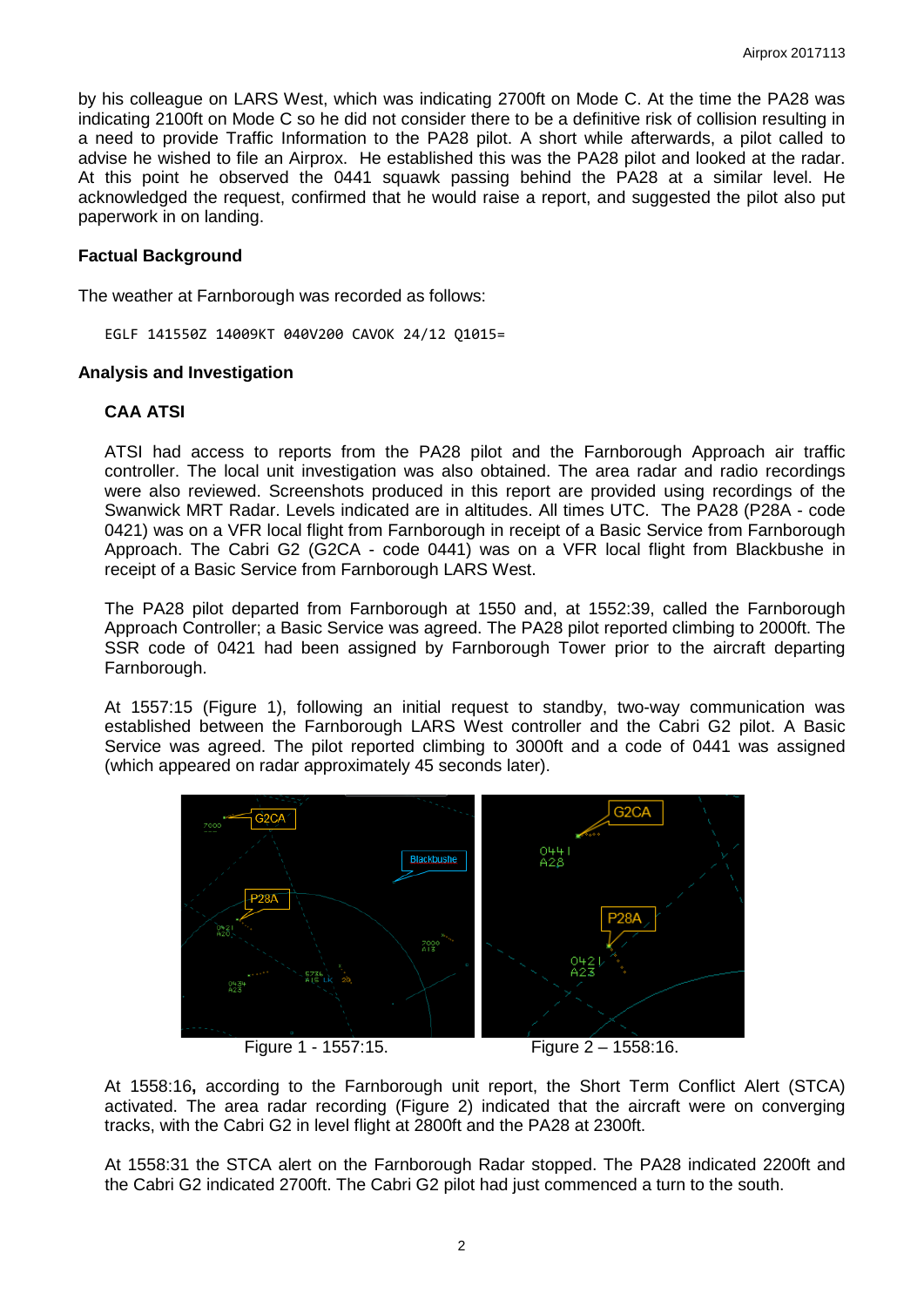At 1558:51**,** (Figure 3), the STCA activated again on the Farnborough Radar. The Cabri G2 indicated 2500ft and the PA28 indicated 2200ft.



Figure 3 – 1558:51. Figure 4 – 1559:03.

CPA occurred at 1559:03 (Figure 4), with a lateral distance of 0.1nm and a vertical distance of 100ft.

The area radar data analysed by ATSI did not show any STCA activity. The local unit investigation used their own radar recording which had this function available. Although the basic radar data is the same, some of the detail referred to in local unit report was not evident on the area radar recording.

The PA28 had departed Farnborough and was being provided with a Basic Service by the Approach controller in accordance with standard procedure. When the STCA alert signalled the first time, the controller observed the height difference between the two aircraft, evidenced in the controller's initial written report and subsequently the local unit report which stated that the cursor on the radar screen moved to that area of the display. The controller assessed that, as both aircraft were indicating in level flight, no Traffic Information was necessary.

The Approach Radar frequency had been busy and, at the time of the Airprox, the controller was engaged in vectoring an aircraft for an ILS approach to RW06 at Farnborough. The Farnborough LARS West frequency was also very busy. When the Cabri G2 pilot called on the frequency, he had reported climbing to 3000ft. Analysis of the radar indicates that the Cabri G2 pilot climbed to 2800ft and maintained this level after making a turn to the south towards the PA28. However, approximately 15 seconds prior to CPA, the Cabri G2 pilot commenced a rapid descent. Using an interrogation of the Mode S data, available on the area radar, the Cabri G2 indicated a descent rate of over 2000ft per minute until just before CPA.

Under a Basic Service, the allocation of an SSR code does not constitute, nor imply the provision of a surveillance related service. A controller is not required to monitor a flight and pilots should not expect any form of Traffic Information. If, however, a controller becomes aware that a risk of collision is possible, Traffic Information shall be passed. Both aircraft were operating in Class G airspace and the pilots remained responsible for their own traffic avoidance. Under a Basic Service, the pilot is not required to advise ATC of any change in direction or altitude, unless a specific agreement has been entered into with the controller.

Although both controllers were aware of the initial converging tracks of the aircraft, there was initially no cause to provide Traffic Information because the aircraft were not in direct conflict and were both in receipt of a Basic Service. When the Cabri G2 pilot commenced descent, the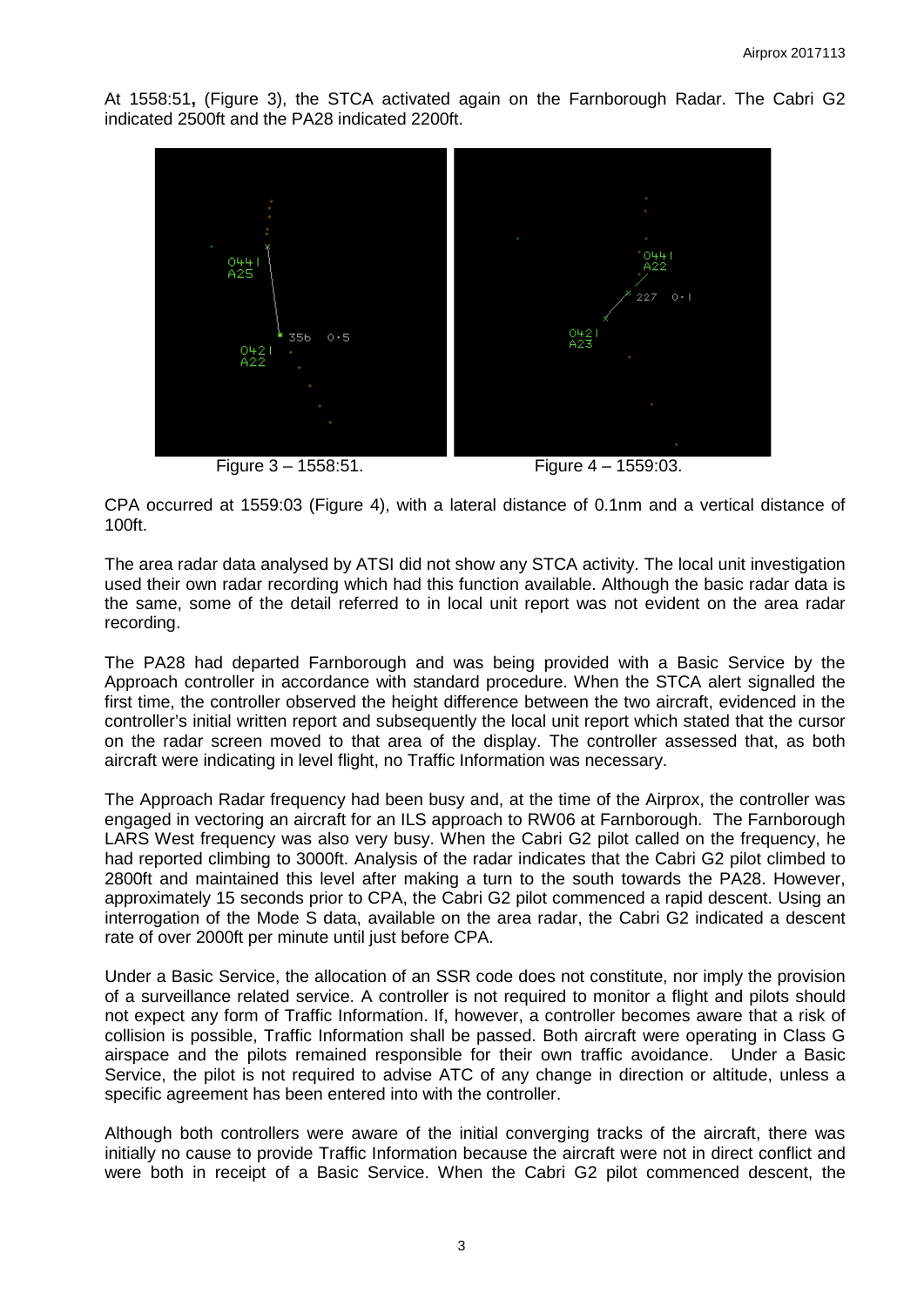controllers had only a limited time to react, and both controllers were engaged in the provision of ATC services to other pilots.

### **UKAB Secretariat**

The PA28 and Cabri G2 pilots shared an equal responsibility for collision avoidance and not to operate in such proximity to other aircraft as to create a collision hazard<sup>[1](#page-3-0)</sup>. If the incident geometry is considered as head-on or nearly so then both pilots were required to turn to the right<sup>[2](#page-3-1)</sup>, notwithstanding their responsibility for collision avoidance.

#### **Summary**

An Airprox was reported when a PA28 and a Cabri G2 flew into proximity at 1559 on Wednesday 14<sup>th</sup> June 2017. Both pilots were operating under VFR in VMC. The PA28 pilot was were in receipt of a Basic Service from Farnborough Approach, and the Cabri G2 pilot was in receipt of a Basic Service from Farnborough LARS West.

### **PART B: SUMMARY OF THE BOARD'S DISCUSSIONS**

Information available included reports from both pilots, area radar recordings and reports from the appropriate ATC and operating authorities.

The Board first noted that both pilots were in receipt of a Basic Service from Farnborough, although with different controllers. The PA28 pilot had departed from Farnborough and had been transferred to the Approach Radar controller. The Cabri G2 pilot was carrying out a local flight in the area and was receiving a service from the Farnborough LARS West controller. Some members wondered why they were operating in the same area but with different controllers. The NATS advisor explained that it was normal practice for aircraft on a local flying detail from Farnborough to remain with the Approach Radar controller. Members could understand the necessity to remain with Approach if the flight was remaining close to the airport in order that its progress could be monitored relative to other traffic movements at Farnborough; however, civil GA members commented that it was not unusual in their experience for Farnborough Approach to retain them even though they were not near the airport. Members opined that if the two pilots had been on the same frequency, they may have heard each other's calls and might, therefore, have been aware of their relative positions.

The Board noted that both pilots were in receipt of a Basic Service and were aware that CAP774 states that: *'Given that the provider of a Basic Service is not required to monitor the flight, pilots should not expect any form of traffic information from a controller. A pilot who considers that he requires a regular flow of specific traffic information shall request a Traffic Service'*. However, the Board was aware anecdotally of pilots not requesting a service with Farnborough LARS, because they seemed too busy; this had featured often in previous Airprox. It was not known if this was applicable in this circumstance, but it was noted that both controllers had been busy at the time. The Board stressed that assuming that the controllers were too busy should not preclude pilots from requesting a Traffic Service, ATC would inform them if such a service was not possible due to workload or other factors.

The Board noted that Farnborough ATC is equipped with Short Term Conflict Alert (STCA), which acts as a safety net to alert controllers to a potential confliction. It was primarily introduced for ATC operations in CAS, to indicate a potential loss of separation. Its use outside CAS means that there can be a number of nuisance warnings, especially in busy areas. Members noted that the Farnborough STCA activated first between the PA28 and the Cabri G2 when they were 500ft apart vertically. Assuming that the two aircraft were in level flight and therefore not in conflict, Traffic Information was not issued to either pilot. The STCA activated again 35 seconds later, by which time the Cabri G2 pilot had turned left towards the track of the PA28 and had descended, although still

l

<span id="page-3-0"></span><sup>1</sup> SERA.3205 Proximity.

<span id="page-3-1"></span><sup>2</sup> SERA.3210 Right-of-way (c)(1) Approaching head-on.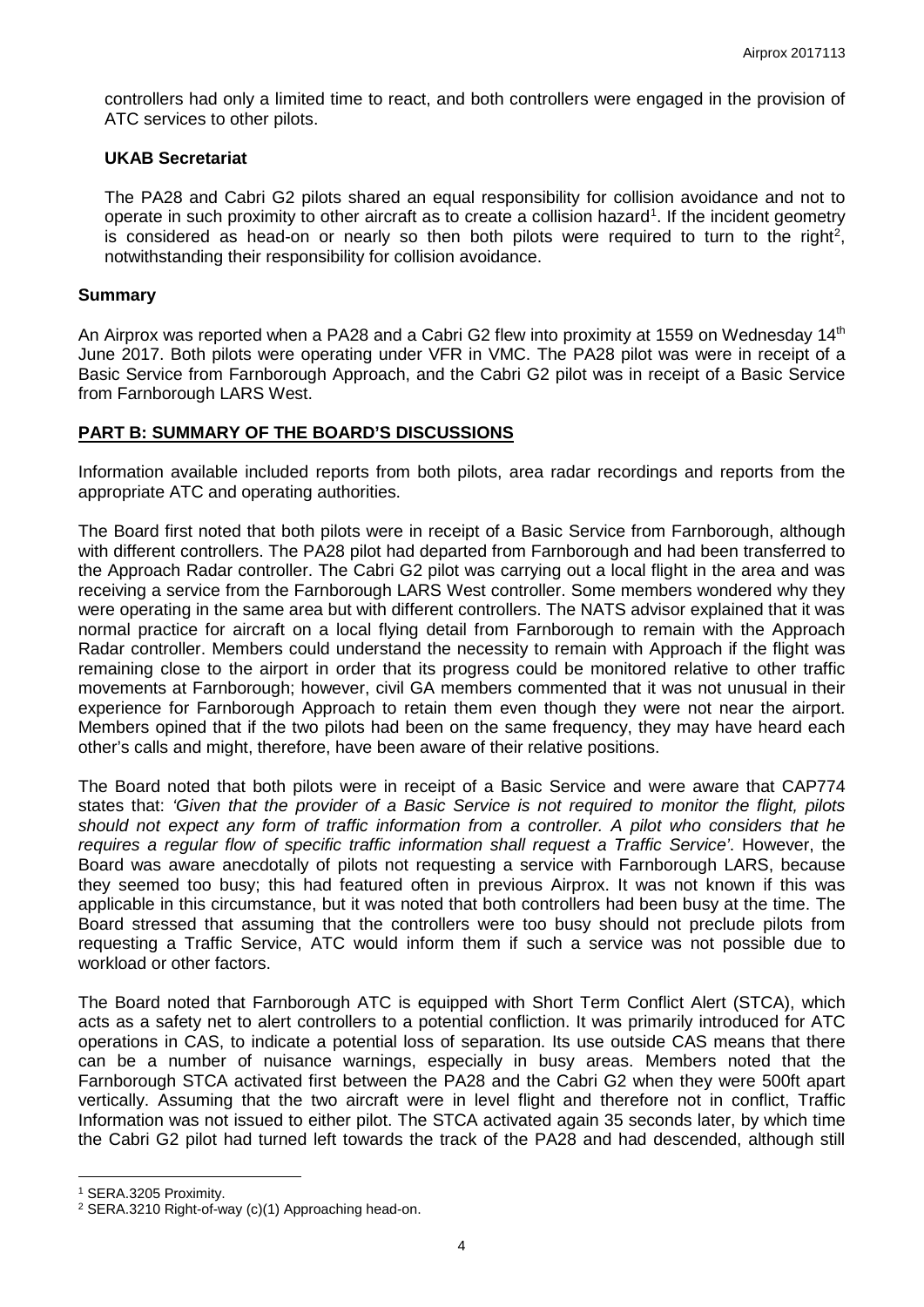above the PA28. At this point they were separated by 300ft vertically and 0.5nm horizontally, and CPA occurred 12 seconds later, by which time the Cabri G2 was 100ft below the PA28 at a range of 0.1nm. The Board wondered why the controllers had not reacted to the second STCA activation. The NATS advisor commented that either the workload of the controllers could explain why neither had noticed the second STCA, or they did not have time to react before the two aircraft had passed each other. SERA.9005(b)(2) states that, under a Basic Service *'If a controller considers that a definite risk of collision exists, a warning shall be issued to the pilot*'. On this occasion neither controller was aware of a risk of a collision and some Board members wondered if, having ascertained that there had not been a confliction on the first STCA, the second one might have been disregarded as a possible nuisance alert. Some Controller members commented that, at their respective units, certain SSR code blocks are flagged within the radar system in order to inhibited STCA alerts between them in busy airspace, thereby reducing the number of nuisance alerts.

The Board then turned its attention to the cause and risk of the Airprox. Members acknowledged that because both pilots were operating in Class G airspace it was ultimately their responsibility to 'see and avoid' each other; it was apparent that the PA28 pilot had only seen the Cabri G2 at a late stage, and that the Cabri G2 pilot had not seen the PA28 at all. Some members commented that the Cabri G2 pilot should have carried out a thorough visual check of the airspace before commencing his intended turn and rapid descent given that this manoeuvre would have been quite difficult for the PA28 pilot to observe if he was concentrating on the airspace at his level. Nevertheless, it was quickly agreed that the cause of the Airprox was a late-sighting by the PA28 pilot and a non-sighting by the Cabri G2 pilot. Turning to the risk, it was clear to the Board that the two aircraft had passed significantly close to each other. The PA28 pilot had only observed the Cabri G2 just before it had passed him and after it had descended through his level without its pilot having the PA28 in sight. Based on the PA28 pilot's description of the incident, it was apparent that safety had been much reduced below the norm and the incident was therefore assessed as risk Category B.

# **PART C: ASSESSMENT OF CAUSE AND RISK**

Cause: A late-sighting by the PA28 pilot and a non-sighting by the Cabri G2 pilot.

Degree of Risk: B.

## **Safety Barrier Assessment[3](#page-4-0)**

In assessing the effectiveness of the safety barriers associated with this incident, the Board concluded that the key factors had been that:

#### **ANSP:**

**Situational Awareness and Action** were assessed as **ineffective** because the controllers, although aware that both aircraft were in the vicinity of each other, were not aware that the Cabri G2 was rapidly descending to a similar altitude to the PA28 and so were unaware that a conflict had developed; therefore, Traffic Information was not issued.

**Warning System Operation and Compliance** was available and functioning but was assessed as **ineffective** because the controllers did not react to the second Short Term Conflict Alert.

#### **Flight Crew:**

l

**Situational Awareness and Action** was considered as **ineffective** because neither pilot was aware of their proximity to the other aircraft.

<span id="page-4-0"></span><sup>&</sup>lt;sup>3</sup> The UK Airprox Board scheme for assessing the Availability, Functionality and Effectiveness of safety barriers can be found on the **UKAB Website**.